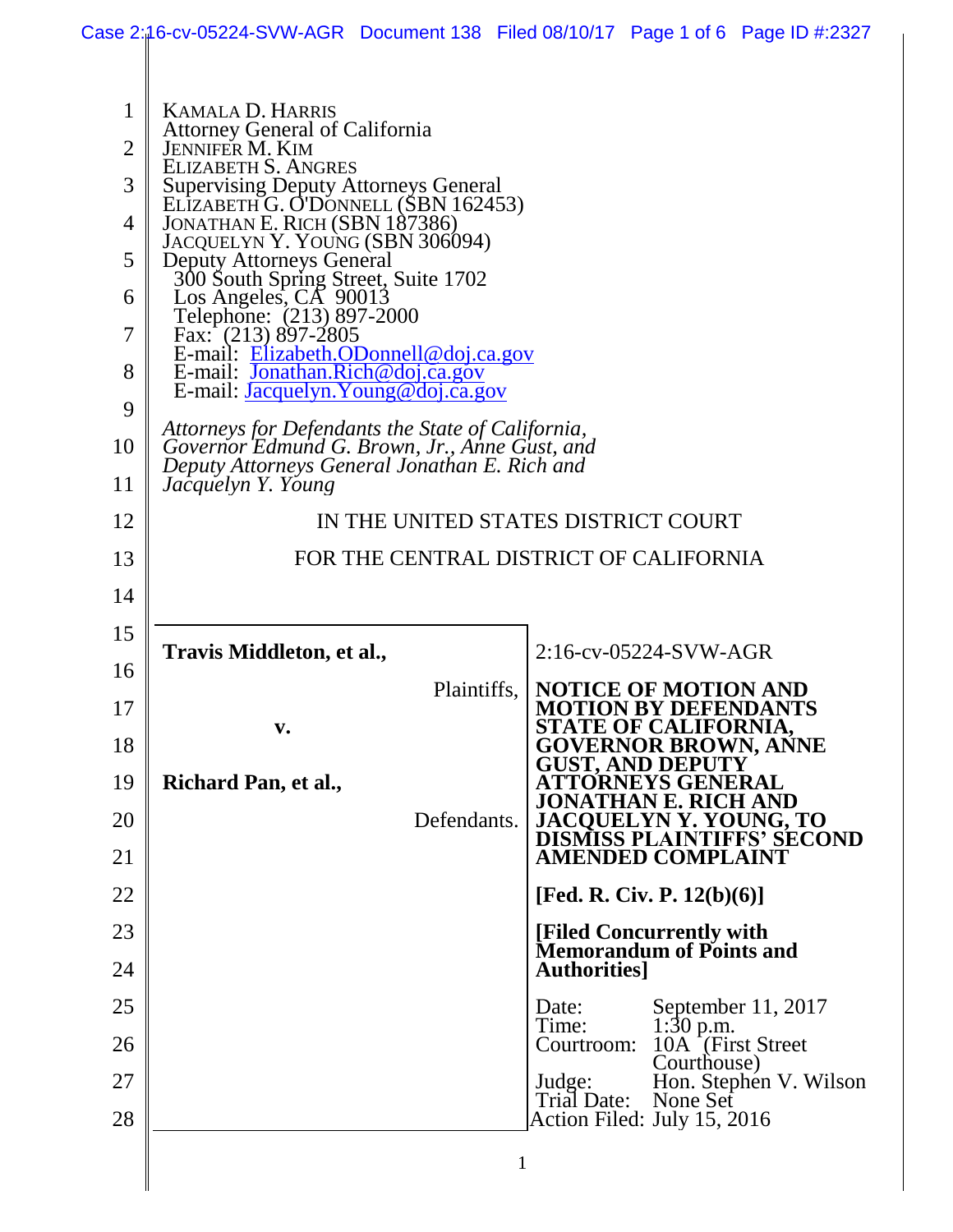| 1              | TO ALL PARTIES HEREIN AND TO THEIR ATTORNEYS OF RECORD:                             |  |  |
|----------------|-------------------------------------------------------------------------------------|--|--|
| $\overline{2}$ | PLEASE TAKE NOTICE THAT on Monday, September 11, 2017, at 1:00                      |  |  |
| 3              | p.m., in the above-entitled Court, located at Courtroom 10A, First Street           |  |  |
| $\overline{4}$ | Courthouse, 350 W. 1st Street, Courtroom 10th Floor, Los Angeles, California        |  |  |
| 5              | 90012, Defendants State of California, Governor Edmund G. Brown, in his official    |  |  |
| 6              | capacity, Anne Gust, and Deputy Attorneys General Jonathan E. Rich and              |  |  |
| 7              | Jacquelyn Y. Young (collectively, Defendants), will and hereby do move this Court   |  |  |
| 8              | for an order dismissing Plaintiffs' Second Amended Complaint (ECF No. 136)          |  |  |
| 9              | pursuant to Rule 12(b)(6) of the Federal Rules of Civil Procedure, on the following |  |  |
| 10             | grounds:                                                                            |  |  |
| 11             | 1. Plaintiffs' Second Amended Complaint should be dismissed in its entirety         |  |  |
| 12             | because it fails to cure or even address any of the deficiencies of their           |  |  |
| 13             | First Amended Complaint, as detailed in the Magistrate's Report and                 |  |  |
| 14             | Recommendation dated December 15, 2016 (ECF No. 123), approved and                  |  |  |
| 15             | adopted by this Court on July 13, 2017 (ECF No. 135).                               |  |  |
| 16             | 2. Plaintiffs' claims against the State of California are barred under the          |  |  |
| 17             | Eleventh Amendment.                                                                 |  |  |
| 18             | 3. Plaintiffs' claims against Governor Brown are barred under the Eleventh          |  |  |
| 19             | Amendment, the doctrine of legislative immunity, and the doctrine of                |  |  |
| 20             | immunity under Eastern Railroad Presidents Conference v. Noerr Motor                |  |  |
| 21             | Freight, Inc., 365 U.S. 127, 135 (1961) and United Mine Workers v.                  |  |  |
| 22             | Pennington, 381 U.S. 657, 670 (1965) (Noerr-Pennington).                            |  |  |
| 23             | 4. Plaintiffs' claims against Deputy Attorneys General Jonathan E. Rich and         |  |  |
| 24             | Jacquelyn Y. Young are barred on the grounds that they are government               |  |  |
| 25             | attorneys who are immune from suit for conduct in the performance of                |  |  |
| 26             | their official duties.                                                              |  |  |
| 27             | 5. Plaintiffs fail to assert a plausible claim against any of the moving            |  |  |
| 28             | Defendants for a violation of Plaintiffs' constitutional rights because the         |  |  |
|                |                                                                                     |  |  |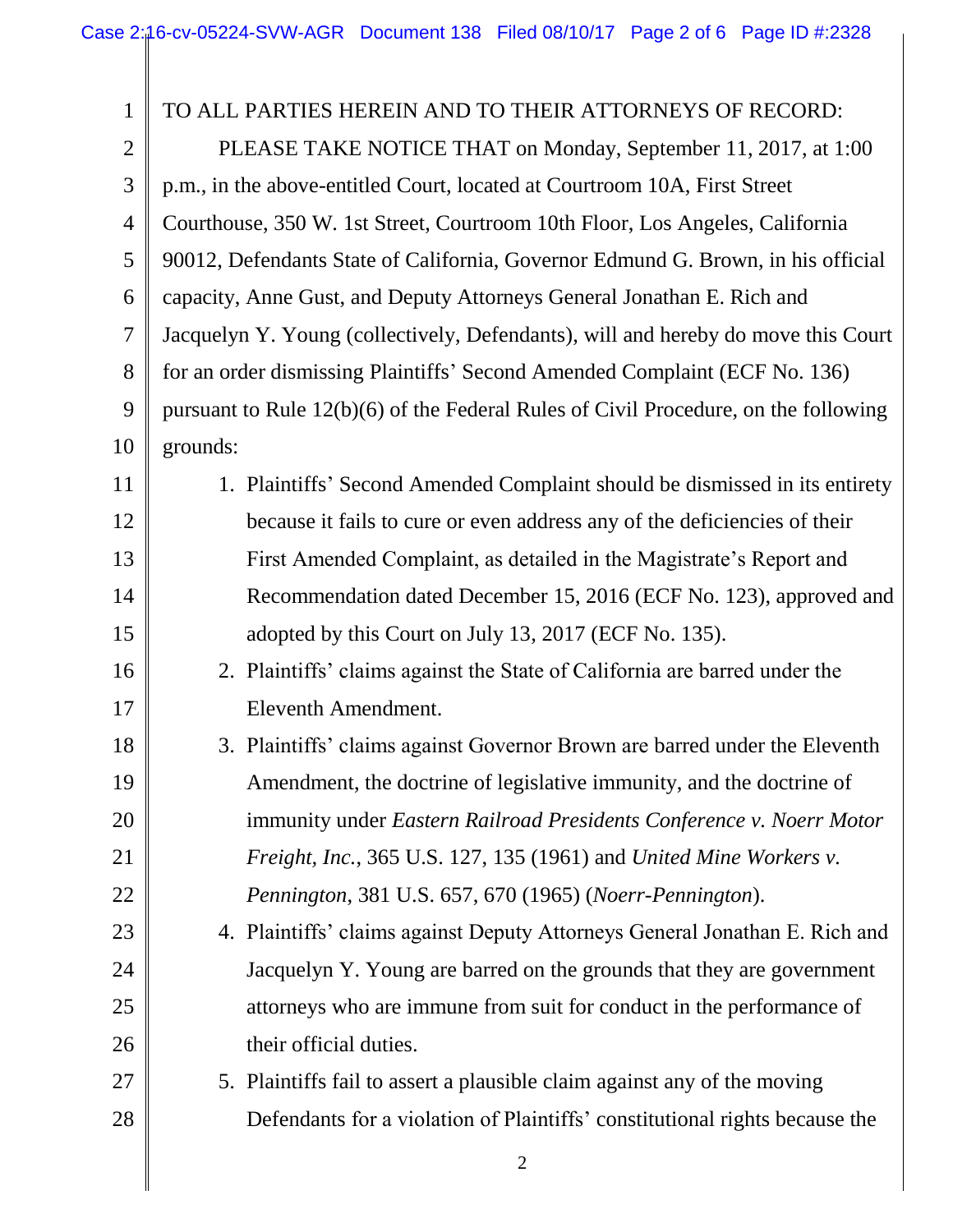| 1              | Legislature's enactment of California Senate Bill 277 (SB 277) is                                                                                                                                                                       |  |  |
|----------------|-----------------------------------------------------------------------------------------------------------------------------------------------------------------------------------------------------------------------------------------|--|--|
| $\overline{2}$ | constitutional under federal and state law, which for decades has                                                                                                                                                                       |  |  |
| 3              | consistently held that (a) a state's exercise of its police powers in                                                                                                                                                                   |  |  |
| 4              | protecting the public from communicable diseases is rationally based; and                                                                                                                                                               |  |  |
| 5              | (b) states have a compelling interest in requiring children to be vaccinated                                                                                                                                                            |  |  |
| 6              | before entering school.                                                                                                                                                                                                                 |  |  |
| 7              | 6. Plaintiffs fail to state plausible claims for relief against all of the moving                                                                                                                                                       |  |  |
| 8              | Defendants under the federal Racketeer Influenced and Corrupt                                                                                                                                                                           |  |  |
| 9              | Organizations (RICO) statutes.                                                                                                                                                                                                          |  |  |
| 10             | 7. Plaintiffs' claim for intentional infliction of emotional distress against all                                                                                                                                                       |  |  |
| 11             | of the moving Defendants fails to state a claim upon which relief may be                                                                                                                                                                |  |  |
| 12             | granted. $1$                                                                                                                                                                                                                            |  |  |
| 13             | This Motion is made following the conference of Defendants' counsel and                                                                                                                                                                 |  |  |
| 14             | Plaintiffs pursuant to Local Rule 7-3, which took place on August 3 and 7, 2017.                                                                                                                                                        |  |  |
| 15             | This Motion is and will be based upon this Notice, the Memorandum of                                                                                                                                                                    |  |  |
| 16             | Points and Authorities submitted herewith, upon the Court's file in this action, and                                                                                                                                                    |  |  |
| 17             | all matters which may properly be the subject of judicial notice.                                                                                                                                                                       |  |  |
| 18             | 111                                                                                                                                                                                                                                     |  |  |
| 19             | $\frac{1}{1}$                                                                                                                                                                                                                           |  |  |
| 20             | $\frac{1}{1}$                                                                                                                                                                                                                           |  |  |
| 21             | $\frac{1}{1}$                                                                                                                                                                                                                           |  |  |
| 22             | $\frac{1}{1}$                                                                                                                                                                                                                           |  |  |
| 23             | $\frac{1}{1}$                                                                                                                                                                                                                           |  |  |
| 24             |                                                                                                                                                                                                                                         |  |  |
| 25             |                                                                                                                                                                                                                                         |  |  |
| 26             | <sup>1</sup> Plaintiffs identify Governor Edmund G. Brown by his position of "Governor of California," as distinct from other Defendants who are identified as "Legislator Defendants" and are sued in both their individual and offici |  |  |
| 27             | capacities. Thus, this motion is brought by Defendant Brown in the capacity in<br>which he has been sued and served.                                                                                                                    |  |  |
| 28             |                                                                                                                                                                                                                                         |  |  |
|                |                                                                                                                                                                                                                                         |  |  |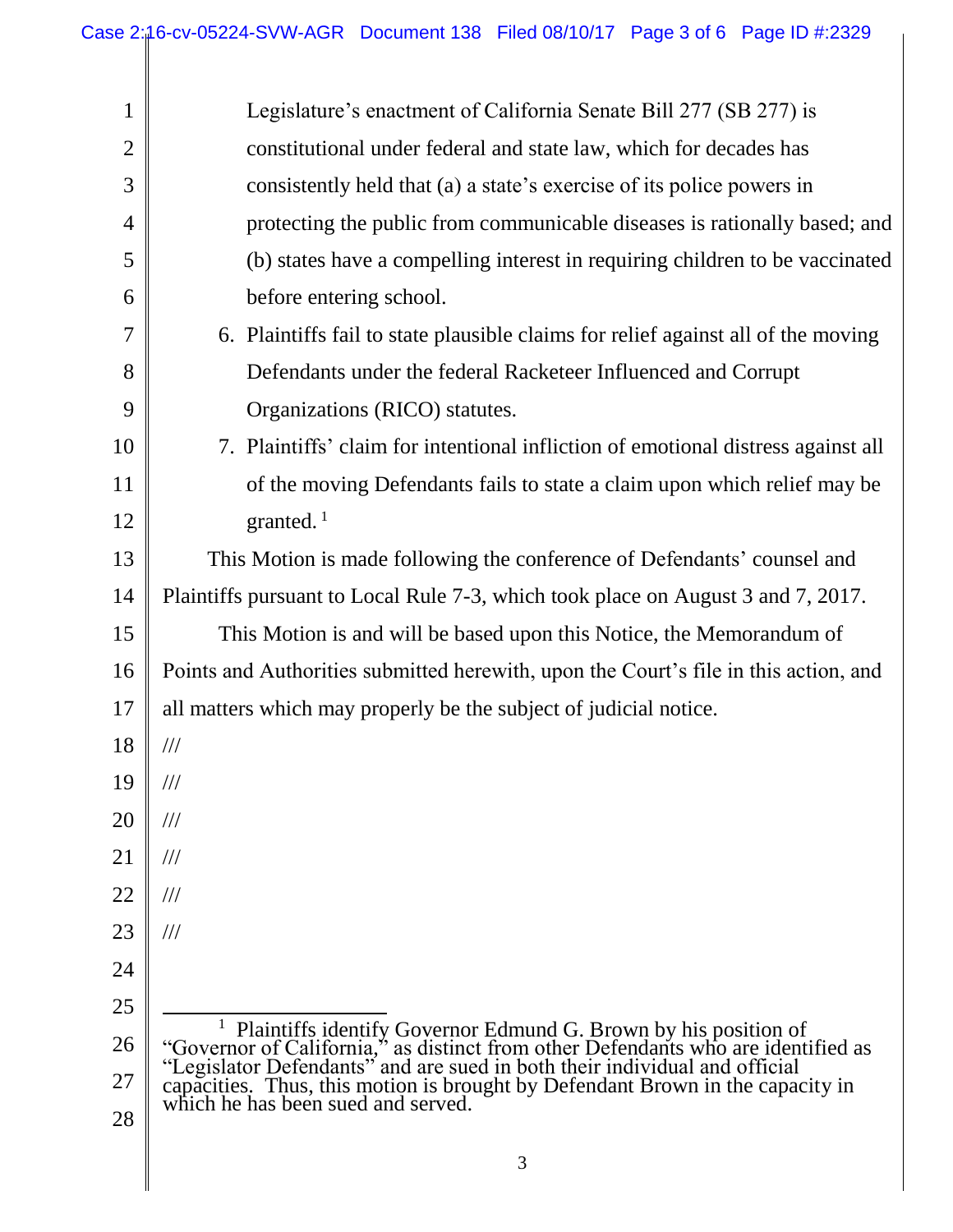| $\mathbf 1$ | Dated: August 10, 2017                                                                                                                                                                                                         | Respectfully submitted,                                                                              |
|-------------|--------------------------------------------------------------------------------------------------------------------------------------------------------------------------------------------------------------------------------|------------------------------------------------------------------------------------------------------|
| 2           |                                                                                                                                                                                                                                | <b>XAVIER BECERRA</b><br><b>Attorney General of California</b>                                       |
| 3           |                                                                                                                                                                                                                                | <b>JENNIFER M. KIM</b><br><b>ELIZABETH S. ANGRES</b>                                                 |
| 4           |                                                                                                                                                                                                                                | Supervising Deputy Attorneys General<br>ELIZABETH G. O'DONNELL                                       |
| 5           |                                                                                                                                                                                                                                | <b>JACQUELYN Y. YOUNG</b><br><b>Deputy Attorneys General</b>                                         |
| 6           |                                                                                                                                                                                                                                |                                                                                                      |
| 7           |                                                                                                                                                                                                                                | /s/ Jonathan E. Rich                                                                                 |
| 8           |                                                                                                                                                                                                                                | <b>JONATHAN E. RICH</b><br><b>Deputy Attorney General</b>                                            |
| 9<br>10     |                                                                                                                                                                                                                                | Attorneys for Defendants<br>Governor Edmund G. Brown, Jr.,<br>Anne Gust, and the State of California |
| 11          | Dated: August 10, 2017                                                                                                                                                                                                         | <b>XAVIER BECERRA</b>                                                                                |
| 12          |                                                                                                                                                                                                                                | <b>Attorney General of California</b><br>ELIZABETH S. ANGRES                                         |
| 13          |                                                                                                                                                                                                                                | <b>Supervising Deputy Attorney General</b>                                                           |
| 14          |                                                                                                                                                                                                                                |                                                                                                      |
| 15          |                                                                                                                                                                                                                                | /s/ Elizabeth G. O'Donnell<br>ELIZABETH G. O'DONNELL                                                 |
| 16          |                                                                                                                                                                                                                                | <b>Deputy Attorney General</b>                                                                       |
| 17          |                                                                                                                                                                                                                                | Attorneys for Defendants<br>Deputy Attorneys General Jonathan E.<br>Rich and Jacquelyn Y. Young      |
| 18          |                                                                                                                                                                                                                                |                                                                                                      |
| 19          |                                                                                                                                                                                                                                |                                                                                                      |
| 20          | *Pursuant to Local Rule 5-4.3.4 (a) (2) (i), the filer of this document attests that all<br>other signatories listed on whose behalf the filing is submitted concur in the filing's<br>content and have authorized the filing. |                                                                                                      |
| 21          |                                                                                                                                                                                                                                |                                                                                                      |
| 22          | $\sqrt{s}$ Jonathan E. Rich<br><b>JONATHAN E. RICH</b>                                                                                                                                                                         |                                                                                                      |
| 23          |                                                                                                                                                                                                                                |                                                                                                      |
| 24          |                                                                                                                                                                                                                                |                                                                                                      |
| 25          | LA2016602117<br>12776698                                                                                                                                                                                                       |                                                                                                      |
| 26          |                                                                                                                                                                                                                                |                                                                                                      |
| 27          |                                                                                                                                                                                                                                |                                                                                                      |
| 28          |                                                                                                                                                                                                                                |                                                                                                      |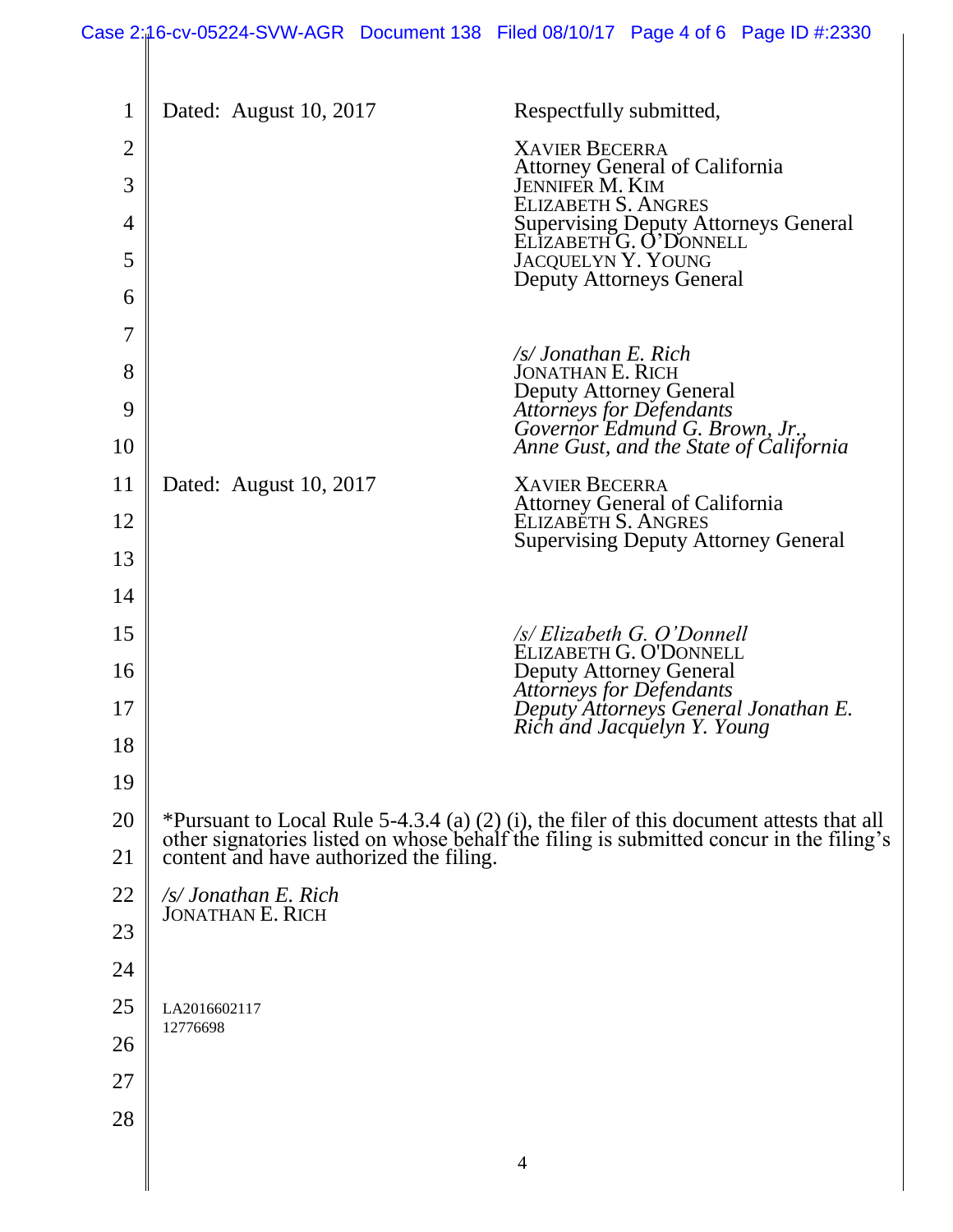|                                                                                    | <b>CERTIFICATE OF SERVICE</b>                                                      |     |                       |
|------------------------------------------------------------------------------------|------------------------------------------------------------------------------------|-----|-----------------------|
| Case<br>Name:                                                                      | Middleton, et al. v. Pan et<br>al.                                                 | No. | 2:16-cv-05224-SVW-AGR |
|                                                                                    | I hereby certify that on August 10, 2017, I electronically filed the following     |     |                       |
| documents with the Clerk of the Court by using the CM/ECF system:                  |                                                                                    |     |                       |
|                                                                                    | NOTICE OF MOTION AND MOTION BY DEFENDANTS STATE OF                                 |     |                       |
|                                                                                    | CALIFORNIA, GOVERNOR BROWN, ANNE GUST, AND DEPUTY                                  |     |                       |
| ATTORNEYS GENERAL JONATHAN E. RICH AND JACQUELYN Y.                                |                                                                                    |     |                       |
|                                                                                    | YOUNG, TO DISMISS PLAINTIFFS' SECOND AMENDED COMPLAINT                             |     |                       |
|                                                                                    | Participants in the case who are registered CM/ECF users will be served by         |     |                       |
|                                                                                    | the CM/ECF system.                                                                 |     |                       |
| I further certify that some of the participants in the case are not registered     |                                                                                    |     |                       |
| CM/ECF users. On August 10, 2017, I caused to be delivered the foregoing           |                                                                                    |     |                       |
| document(s) via email to Plaintiff Travis Middleton, by agreement with him, to the |                                                                                    |     |                       |
| following address: Travis_m_93101@yahoo.com.                                       |                                                                                    |     |                       |
| On August 10, 2017, I caused to be delivered the foregoing document(s) by          |                                                                                    |     |                       |
| first class mail to the following non-CM/ECF participants:                         |                                                                                    |     |                       |
| SEE ATTACHED SERVICE LIST.                                                         |                                                                                    |     |                       |
|                                                                                    | I declare under penalty of perjury under the laws of the State of California the   |     |                       |
|                                                                                    | foregoing is true and correct and that this declaration was executed on August 10, |     |                       |
|                                                                                    | 2017, at Los Angeles, California.                                                  |     |                       |
|                                                                                    | Jonathan E. Rich                                                                   |     | /s/ Jonathan E. Rich  |
|                                                                                    | Declarant                                                                          |     | Signature             |
|                                                                                    |                                                                                    |     |                       |
|                                                                                    |                                                                                    |     |                       |
|                                                                                    |                                                                                    |     |                       |
|                                                                                    |                                                                                    |     |                       |
|                                                                                    |                                                                                    | 5   |                       |